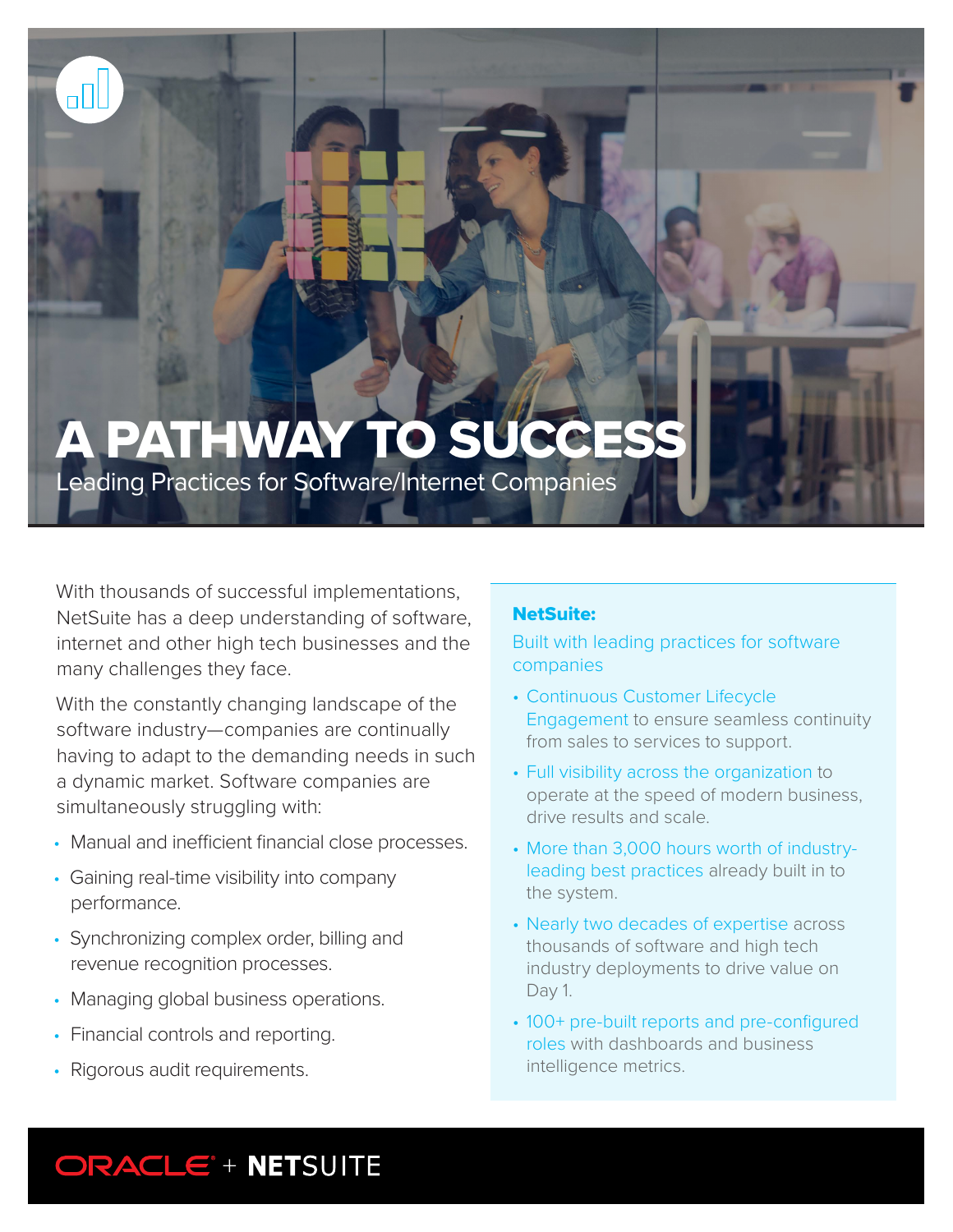## "NetSuite gives us transparency and a single view of everything without jumping through hoops. It's a system that grows with us." **Commvault**

As they seek to address these challenges, software, internet and other high tech companies are concerned about the time and capital required to fix their back-end systems. However, they realize that the ability to rapidly adapt and scale is critical to their success. What they need is a proven solution that can rapidly accelerate their business with a modern architecture—to go from zero to cloud in 100 days or less. *What they need is NetSuite.* 

NetSuite delivers a unique set of processes, activities and systems specifically designed to deliver rapid value. It provides customers with a strong foundation to transform their

business with a pre-configured solution and methodology that includes proven:

- Detailed workflows
- Pre-configured functional roles
- Dashboards
- KPIs

These leading practices leverage NetSuite's unmatched experience and knowledge in the software industry. The focus is on enabling customers to rapidly meet their business objectives and seamlessly grow and scale with NetSuite.

| ORACLE <sup>®</sup><br><b>NetSuite</b>   | <b>NETSUITE STAIRWAY:</b><br><b>SOFTWARE</b><br>A strategy for companies to meet the challenge of today's disruptive times. |                                                                                                                         |  |                                                                                                       |  | www.netsuite.com/software                                                                                                |  |
|------------------------------------------|-----------------------------------------------------------------------------------------------------------------------------|-------------------------------------------------------------------------------------------------------------------------|--|-------------------------------------------------------------------------------------------------------|--|--------------------------------------------------------------------------------------------------------------------------|--|
| <b>TRANSFORM</b><br><b>YOUR BUSINESS</b> |                                                                                                                             | <b>PROBLEM</b>                                                                                                          |  | <b>IMPACT</b>                                                                                         |  | <b>SOLUTION</b>                                                                                                          |  |
| <b>Visionary Strategy</b>                | <b>TRANSFORM</b>                                                                                                            | · Inconsistent customer experience<br>· Poor customer experience<br>• De-centralized billing functionality              |  | • Customer churn<br>· Inability to manage billing components                                          |  | · Customer self-service<br>• Advanced Subscription Billing                                                               |  |
|                                          | <b>ENHANCE</b>                                                                                                              | · Revenue leakage<br>· Multiple currencies not supported                                                                |  | • Missed revenue opportunity<br>· Deficiency in expansion                                             |  | • Financial planning and analysis<br>• Operate globally                                                                  |  |
| <b>Pragmatic Strategy</b>                | <b>INNOVATE</b>                                                                                                             | · PS resource misalignment<br>· HCM in disarray or non existent                                                         |  | · Defective implementations<br>· Talent retention and attrition                                       |  | · PS automation<br>• HCM automation                                                                                      |  |
| <b>Tactical Strategy</b>                 | <b>EXPAND</b>                                                                                                               | · Behind on evolving business models<br>• Limited or No financial controls<br>· Difficult to assess company performance |  | • Missed market opportunity<br>• Lack of visibility & accountability<br>• Poor forecasting            |  | • Opportunity to cash automation<br>· International expansion<br>• Approval workflows<br>· Billing & renewals management |  |
|                                          | <b>REMEDIATE</b>                                                                                                            | · Spreadsheet processes<br>· Order inefficiency & accuracy<br>• Limited or No reporting                                 |  | · Poor data integrity<br>· Financial hardship with close & audit<br>· Inability to scale the business |  | · Financials (GL/AR/AP)<br>· Revenue management<br>· Reporting/dashboards<br>· SaaS metrics                              |  |

NetSuite's proven methodology for software company success.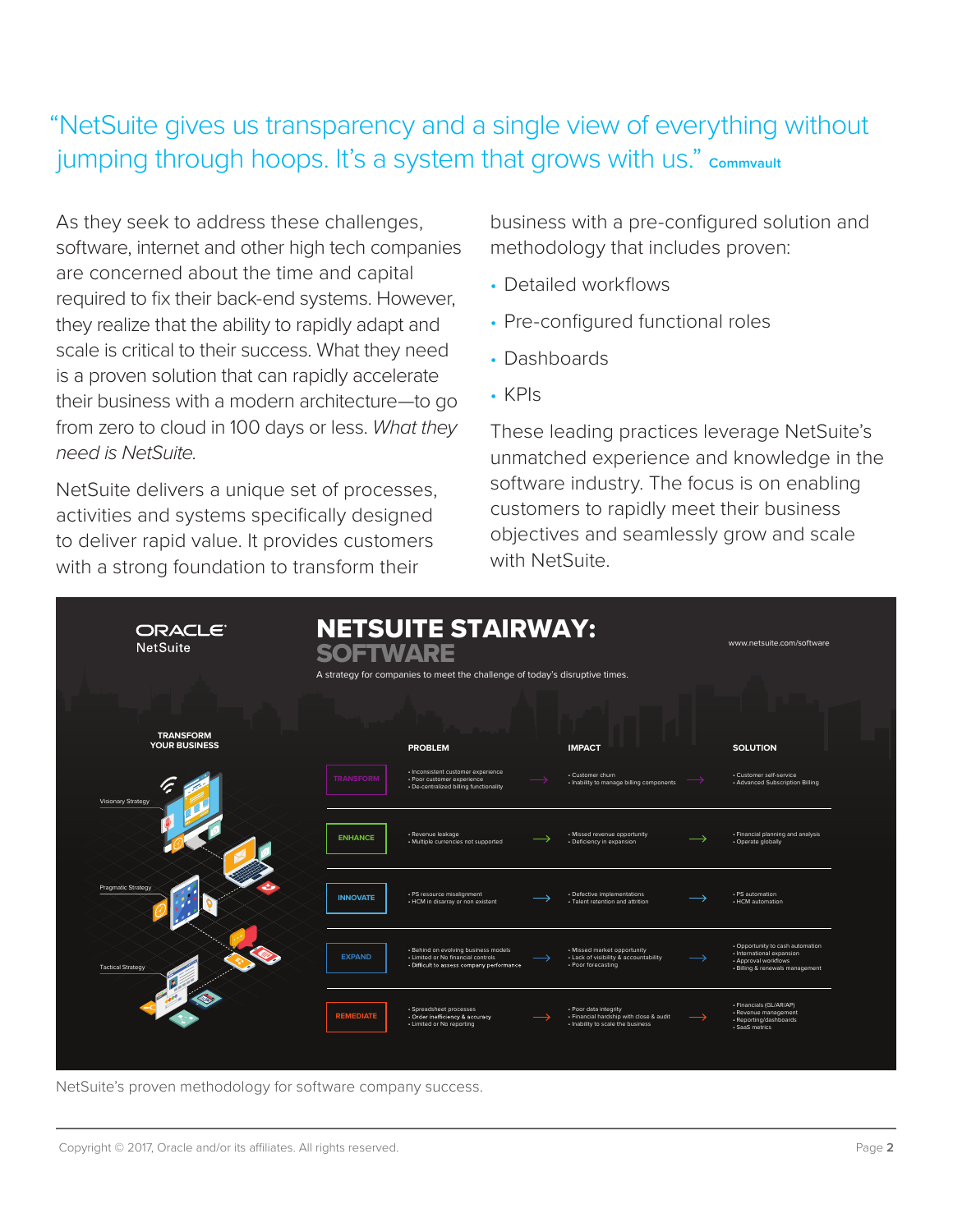#### **A Proven Path to Success for Software/ Internet Companies**

NetSuite delivers a unified and phased pathway for our customers to succeed and scale their business. Here is how it works:

- The first step ensures software companies have a real-time view into business performance and the metrics that matter.
- A solution that automates critical finance and accounting processes, increasing the accuracy and efficiency of the financial close process, is critical. From our experience, this is the foundation that supports future software company growth and scale.
- From there, software companies are in a better position to capitalize on new opportunities and prepare for rapid growth. They can synchronize complex billing and revenue management flows, automate subscription and renewal processes and embark on global expansion. This phase is critical as software companies must balance the need for establishing compliance and controls with remaining agile to respond to marketplace dynamics.
- Once software companies can support multiple subsidiaries and currencies across global operations, they can tackle other challenges such as a lack of business visibility or inefficiencies in their embedded professional services organization. NetSuite has seen software customers improve professional services productivity by over 45%.
- Ultimately, the focus turns to innovative strategies that help maximize customer lifetime

## NetSuite:

#### At a glance

- World's #1 Cloud Business Software Suite
- Run by 40,000+ organizations
- Fastest growing financial management software provider according to Gartner
- Founded in 1998

#### Award-winning

Cloud ERP powering 1,500+ software companies

#### Rapid implementation

NetSuite uses the experience gained from years of software industry deployments to speed ROI. Expert implementation equips customers to make the most of NetSuite and expand towards next-generation solutions.

- Implementation in 100 days
- Deep software industry expertise
- Proven leading practices
- Pre-built configurations
- Turnkey setup and training

#### Proven ROI

- 40% to 70% reduction in time to close the books
- 45% to 75% improvement in invoice management
- 60% to 90% reduction in reporting time and resources

value, such as leveraging predictive analytics. NetSuite has seen its customers improve their actionable insights by over 50%.